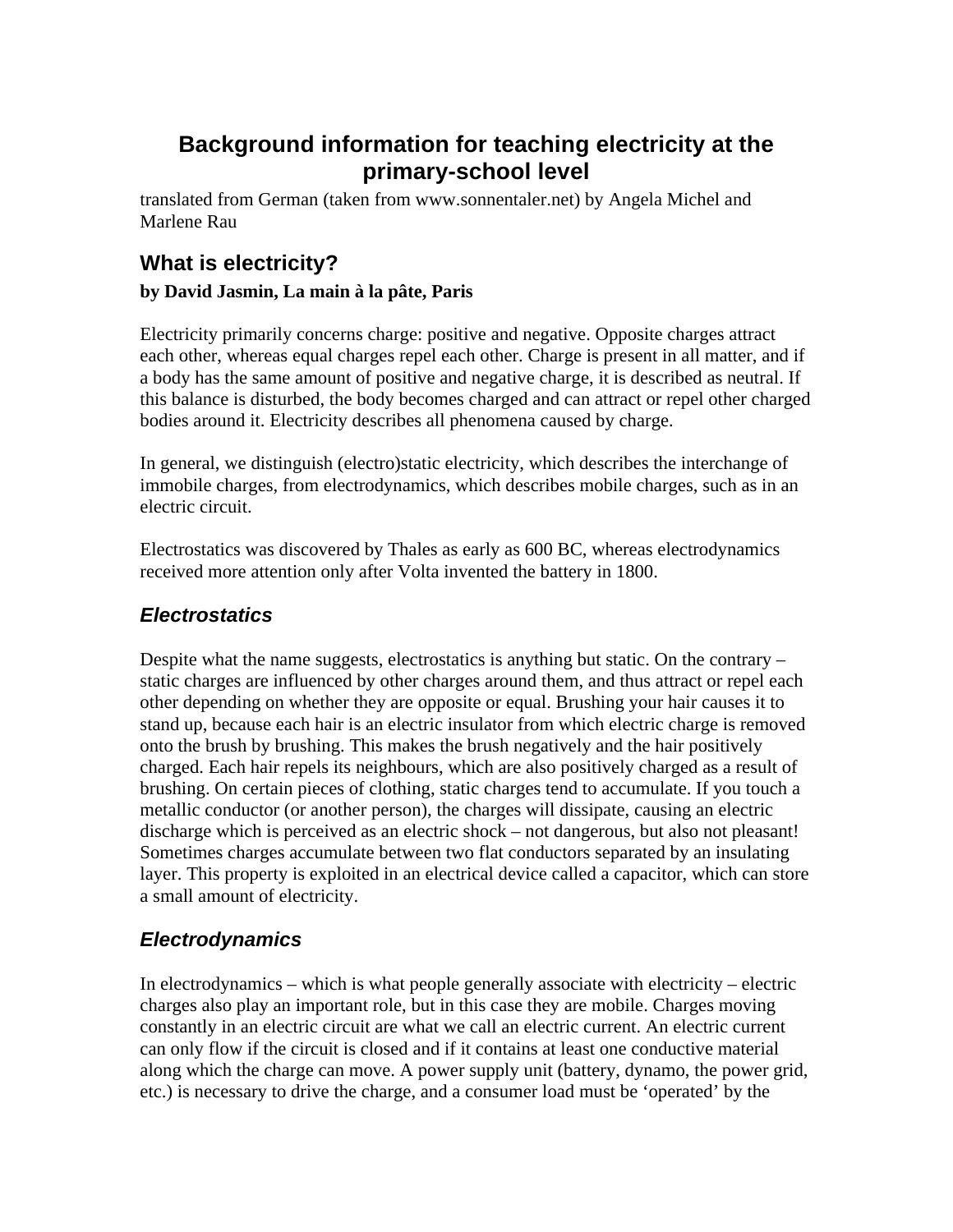electricity. The power supply unit has at least two contacts – a negative and a positive one – which set charges in motion within the circuit. Using a power supply unit and a conductor, a wide range of consumer loads can be operated: bulbs, domestic appliances, computer chips, transistors, and so forth.

### *At the atomic level*

One way to understand electricity is to examine matter at the atomic level. At the centre of each atom, a nucleus contains uncharged neutrons and positively charged protons. This is surrounded by a cloud of negatively charged electrons. Protons and electrons attract each other, thereby binding the electrons to the nucleus. Electrons that are bound further from the nucleus require less energy to escape this binding 'influence'. In nonconductors, electrons tend to be bound more tightly to 'their' nucleus than in conductors. As soon as electrons start moving in a certain direction – for example, if voltage is applied – an electric current will flow through the material. In other words, you have a conductor.

[Note from the German sonnentaler.net translator: However, this is not the only way to generate electricity at the atomic level. In solutions, for example, there are usually not only uncharged, but also a certain amount of both negatively and positively charged atoms and molecules, which also have one or more electrons 'too many' or 'too few'. These are called ions. They, too, can be moved by voltage, thereby generating electricity.]

## **The electric battery**

#### **by David Jasmin, La main à la pâte, Paris**

The electric battery was invented in 1800 by the Italian physicist Alessandro Volta. Apart from marking the beginning of a new century, this year was also a turning point in the history of electricity. The Voltaic pile, or battery, was the first source of electricity that allowed the flow of a direct current (DC, as opposed to an alternating current, AC) in an electric circuit. The original version of this battery consisted of alternating copper and zinc plates, separated by cardboard soaked in salt water. The copper and zinc plates served as the battery's electrodes, with the salt water acting as the electrolyte. Chemical reactions between the two components generated electricity.

## *How does it work?*

In contact with the solution (salt water), the copper electrode releases electrons and becomes positively charged. This is called the positive terminal of a battery (the cathode, marked with a plus), whereas the zinc electrode accepts electrons from the solution and becomes negatively charged. This is the negative terminal of a battery (the anode, marked with a minus). Between the two terminals (the different ends of the conductor), there is a voltage through which a constant flow of electrons is generated. The electrons flow from the negative to the positive terminal through the electric circuit. Then, within the battery, they flow from the positive to the negative terminal through the electrolyte solution,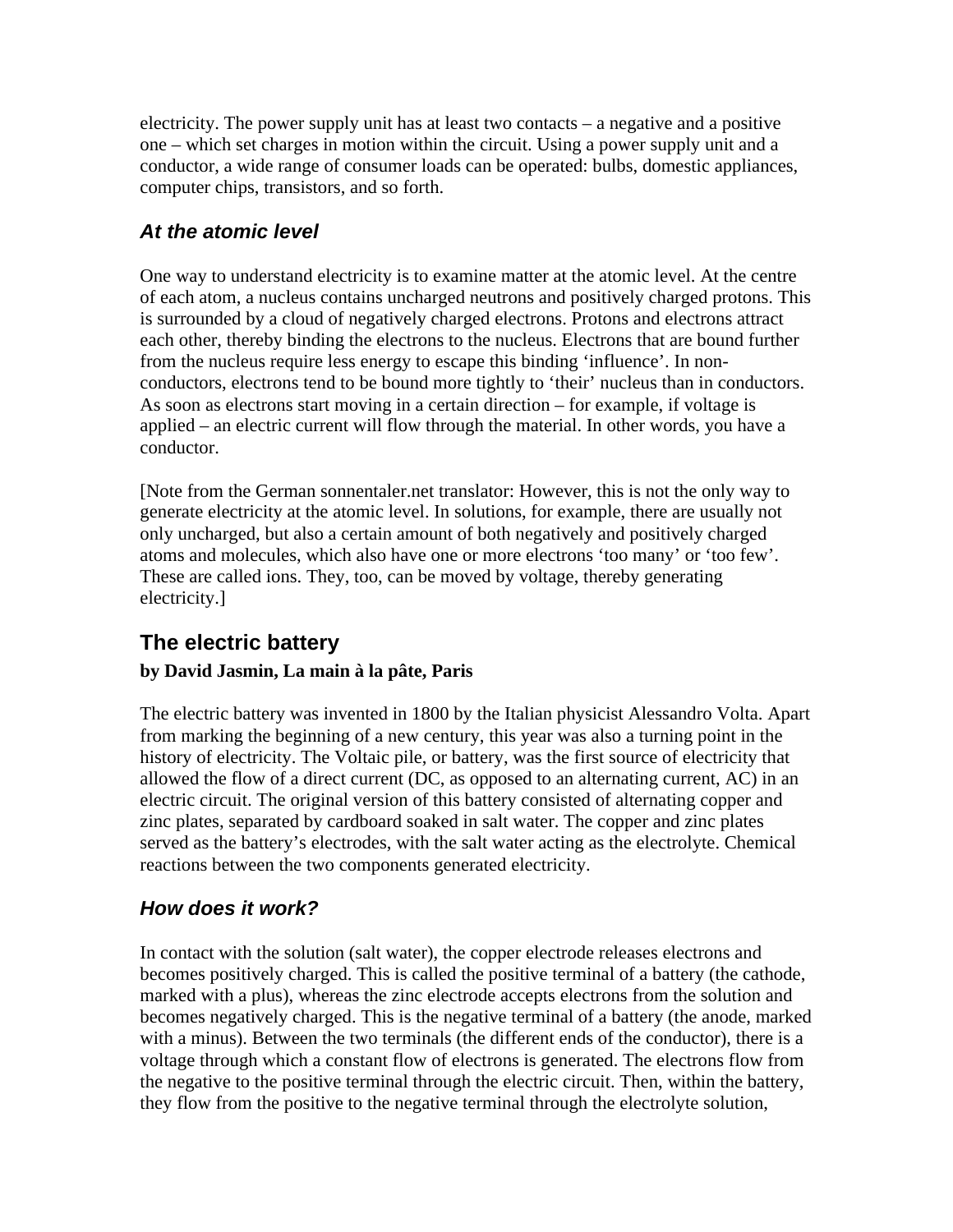which constitutes the other part of the circuit. This closes the loop and generates electricity.



Fig. 1: Round battery

The cathode is constantly renewed by accepting electrons from the circuit to regenerate the copper that reacted with the solution. Since only the zinc electrode degrades, this process can continue until it is completely degraded.

The voltage at the different ends of the conductor depends on the type of elements used. By piling up various plates, Volta was able to achieve a maximum voltage of 24 V. In 1866, the chemist Georges Leclanché improved this system by replacing the copper electrode with a coal stick and the salt water with a jelly of manganese oxide and carbon powder, which made the battery more compact and above all portable. The modern battery was born. Over the years, the system has repeatedly been modified. Examples include the round battery with a graphite stick in the centre, the alkaline cell which uses potassium hydroxide (potash solution) as an electrolyte, and the coin cell, which is used for watches or calculators.

## **The accumulator**

#### **by David Jasmin, La main à la pâte, Paris**

Accumulators work similarly to normal batteries. In fact, when used in cars they are referred to as batteries.

They consist of various units (cells) of lead (negative end) and lead oxide plates (positive end) separated by thin layer of sulphuric acid (the electrolyte). Car batteries usually generate 12 V.

Unlike a normal battery, an accumulator can be recharged. When it is being charged, an accumulator does not store electricity but rather chemical energy – some of which is converted back into electrical energy when discharged.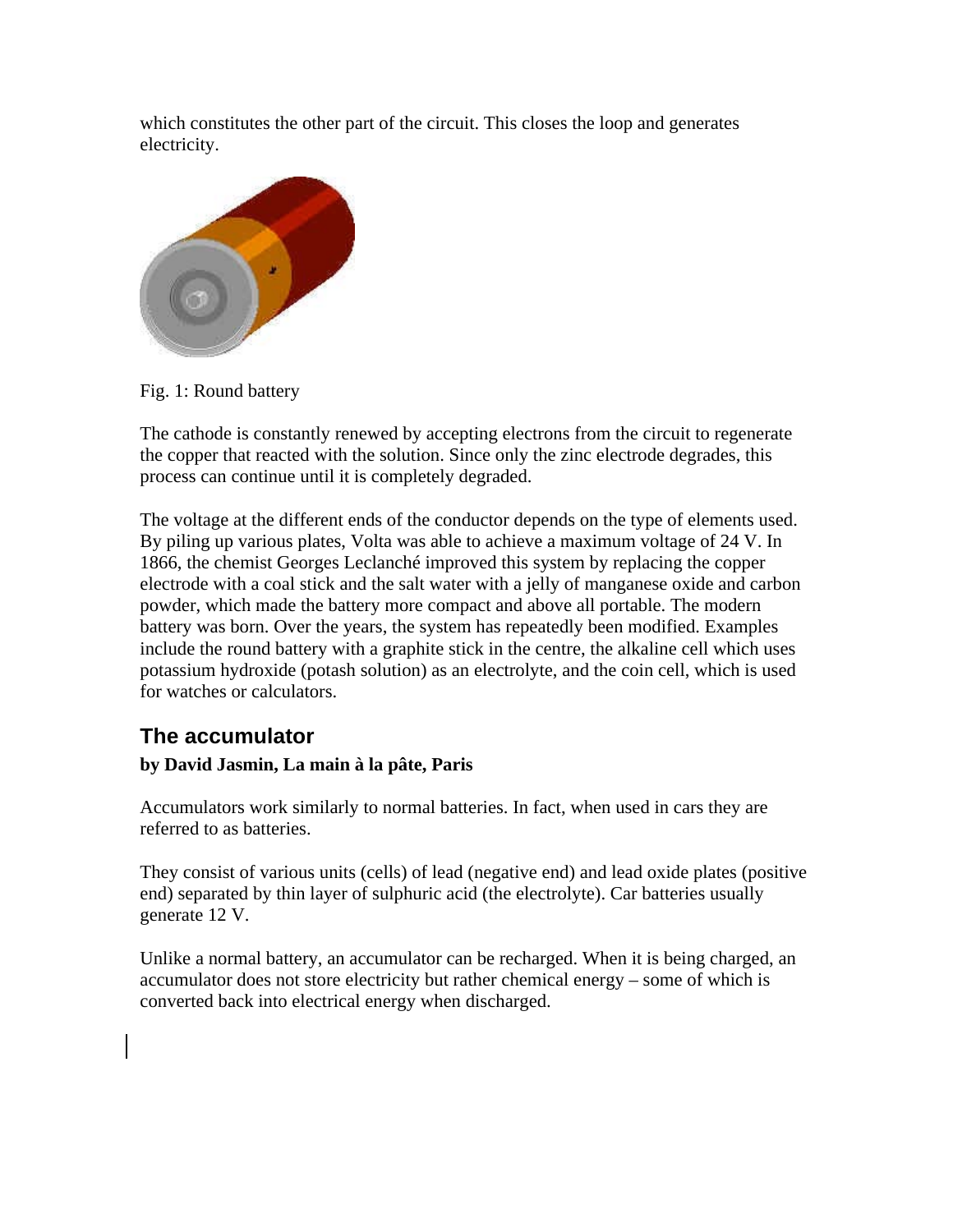# **Filament bulbs**

#### **by David Jasmin, La main à la pâte, Paris**

We owe this bright and brilliant invention to the American Thomas Edison and the Englishman Joseph Wilson Swan. The name filament lamp (or filament bulb) comes from the long metal filament (usually wolfram) which is heated in the bulb by an electric current passing through it. At a temperature of 3000 °C it starts glowing and produces light. In contact with air, the filament would burn rapidly. Therefore it is enclosed by a glass bulb, in which a vacuum has been created and then filled with an inert (noble) gas such as argon or krypton. A normal light bulb's average burning time is approximately one thousand hours. Its power is measured in watt; the higher the watt number, the stronger the light being emanated, and the more electricity consumed.

Light can also be produced by a fluorescent lamp. In this case, instead of a filament there is a small amount of gas conducting the electricity. If you apply voltage to the contacts of the fluorescent tube, electricity starts to flow, and the gas emits invisible ultraviolet light. When this ultraviolet light illuminates a special luminescent coating on the inside of the tube (usually phosphor), this coating then emanates visible light.

[Note from the German translator: An inherent disadvantage of a light bulb is the fact that only 2% of the input energy is converted into visible light; the rest ends up as heat. For ecological reasons, filament bulbs will be therefore be replaced by lamps generating less heat, such as fluorescent lamps, energy-saving lamps, halogen bulbs and light-emitting diodes (LEDs) in the foreseeable future.]

## **Common misconceptions**

**by David Jasmin, La main à la pâte, Paris**

## *Electricity is a movement of electrons.*

**Not necessarily**. This statement is only true for metals, but metals are not the only conductors. An electric current can also be sent through a conducting solution. In a battery or an accumulator, for example, electricity is transported via charged atoms or molecules (ions). This is also the case for currents passing through earth, the oceans or your body. Electricity is run through your brain and your nerve cells via potassium or sodium atoms (Source: *Electricity Misconceptions*).

#### *The electrons passing through an electric circuit are supplied by the voltage source.*

**No**. The electricity in a normal electric circuit is an electron current, but the electrons are not supplied by the power source. For the most part, they come from the (copper) atoms of the conductors. These electrons are already present in the wire before it is connected to the power source. The power source itself does not generate electrons, it only causes them to move through the circuit. In an electric circuit, the electrons move as a coherent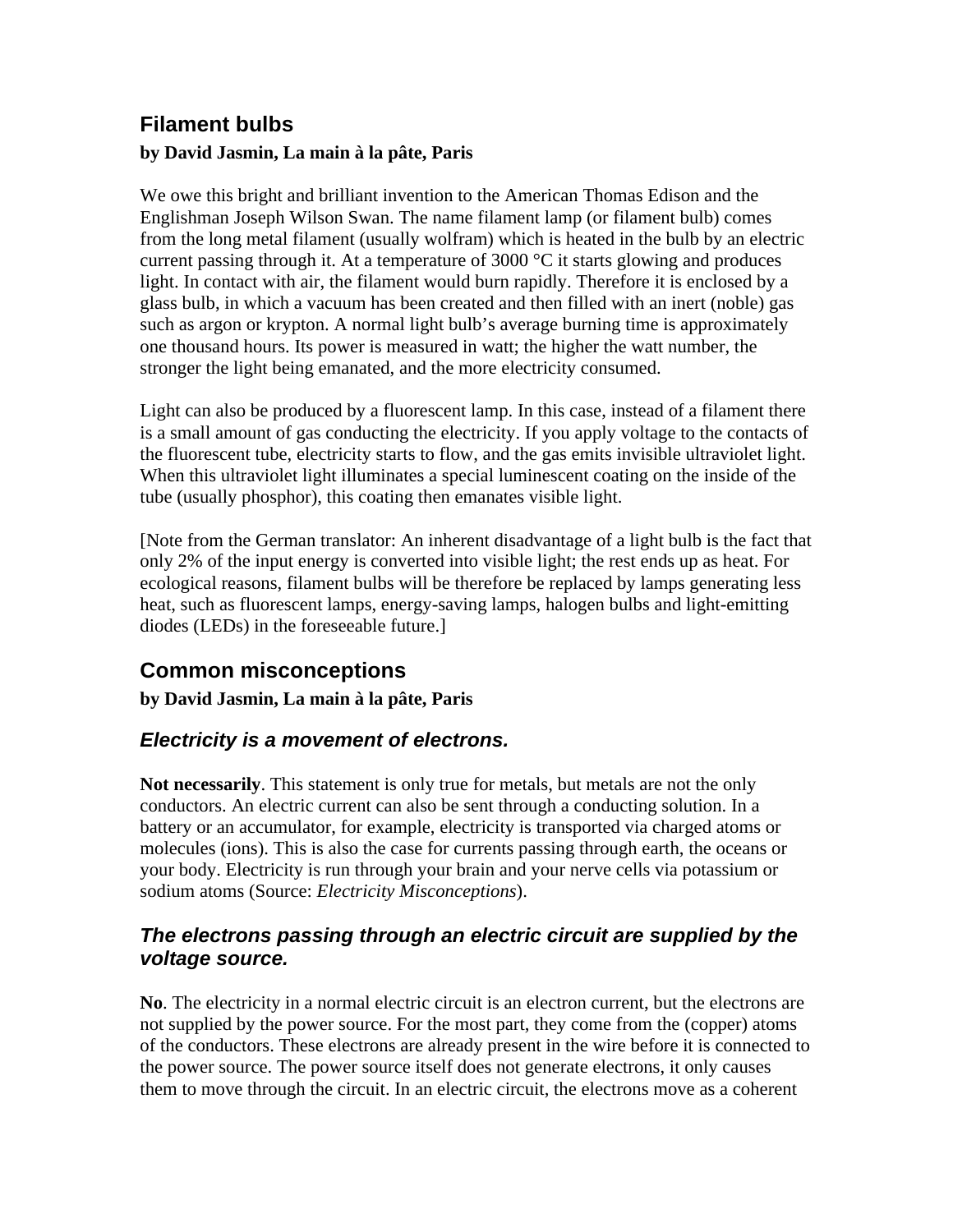body, similar to a driving belt revolving around two pulleys (or the carriages of a train). The power source only gets the driving belt going – it does not generate it. If the power source is turned off or a circuit is opened, the electrons remain where they are. (Source: *Electricity Misconceptions*).

#### *It is more dangerous for the human body to experience a very short period of heavy current than a weaker current over a longer period.*

**Not necessarily**. A current is not necessarily harmless just because it is weak. An electric current of 0.025 A flowing through a human body for 30 seconds can in certain cases be fatal. To get an impression of the risks we are exposed to, it is useful to know that for a body which comes into contact with 230 V, the current is 0.25 A. With alternating current, the safety voltage was set to 50 V under normal conditions and 25 V in damp rooms. It is assumed that below this voltage, electricity is not harmful to the user.

#### *In an electric circuit the electrons flow at the speed of light.*

**No**. In metals, electricity is generated by the movement of electric charges (the electrons). However, these electrons move very slowly, at a speed of 60 cm/hour. And yet we do not have to wait for ages when we turn the lights on or off. How does this work? Even if the electrons themselves move slowly, the energy as such is transmitted in an instant. Whenever the electrons are 'pumped' to the end of a wire, they drag the other electrons along in their movement, and the energy is transmitted to the rest of the circuit. To illustrate this, imagine a big wooden wheel. If you turn it, the whole wheel will move. The energy you use is instantly transmitted to the whole wheel, although the wheel itself (and therefore its atoms) have moved comparatively little.

## *The light emitted by fireflies is an electrical phenomenon.*

**No***.* The firefly has neither a filament bulb nor a battery but a luminous organ in its abdomen, which contains an enzyme called luciferase. This enzyme triggers a chemical reaction to emit light, a phenomenon which can sometimes be seen at night. Current research shows that certain fireflies use this light to warn their natural enemies from their bitter taste. In Southeast Asia, male fireflies use their light to attract female fireflies around them – a luminous trick.

## **Difficulties caused by pupils' misconceptions by La main à la pâte, Paris**

To many people, electricity means danger. In school, you can use this idea to encourage students to behave prudently.

The youngest pupils don't always know that you need an energy source (such as a battery) to achieve any effect. From early on, they are used to pressing a button (or flicking a switch) to turn on the light or start a toy. They imagine that the effect they see is caused by something in the switch. In household appliances, there are usually two wires integrated in just one cable. Pupils therefore have the impression that the electricity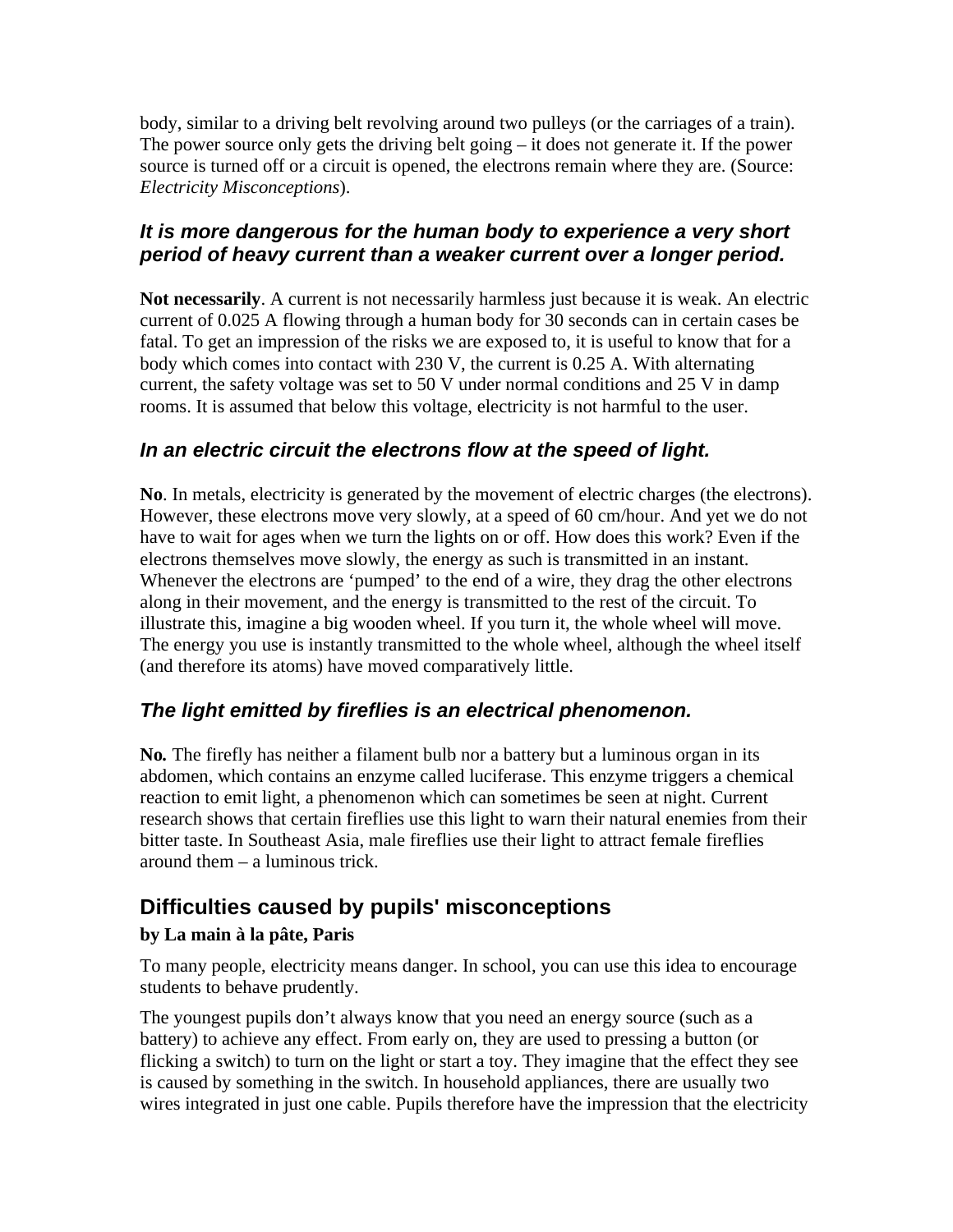is transported to the appliance through a single wire and is absorbed there. They have no concept of a current flowing back or of an electric circuit.

When the class familiarises itself with the concept of an electric circuit through practical experiments, they often get the wrong idea that each of the two battery contacts sends something into the light bulb, and when these two currents meet, light is created. Another popular misconception is that electricity is used up when it flows through an electric circuit (when in reality, the same electricity flows through a series of connections from one battery contact to the other). Moreover, pupils often wrongly connect the quality of 'being a conductor' with the thing itself rather than with the material of which it consists.

#### *Practical advice to prevent accidents*

#### **Be careful:**

Pupils must be told not to try repeating the experiments performed with batteries in school using an electrical socket at home.

The experiments absolutely must be built with good electrical contacts; it is particularly recommended to introduce the use of a base for light bulbs early on.

At primary-school level, the terms insulator and conductor are purely practical terms, determined by the equipment used: with a readout device that is not very sensitive (such as a lamp) water behaves as an insulator, while metals act as conductors. If a more sensitive readout device (such as an illuminating diode) is used, water however becomes a conductor.

**Note of caution**: Some plastics are electrical conductors.

The handling of batteries poses no danger, except in the case of a longer-lasting short circuit (when the contacts of the battery are connected through an 'ideal' conductor), which can lead to a development of substantial heat and the destruction of the battery, so that the corrosive liquid leaks out.

Short circuits can happen under the following three circumstances, of which the teacher should be aware:

- When pupils experiment freely and test their ideas: The teacher should warn the pupils to immediately switch off the instrument or to tell the teacher when a battery or wire heats up.
- When batteries are put away for storage. Don't just throw them into a box lay them down neatly next to each other, preferably in boxes made of carton or wood rather than metal.
- During transport. Often, parents are asked to provide a battery for a lesson on electricity. On the way to school, a short circuit can occur in the school bag (for example when a compass or something with a zipper is in the bag, too). To avoid this risk, the battery should be transported in a plastic bag.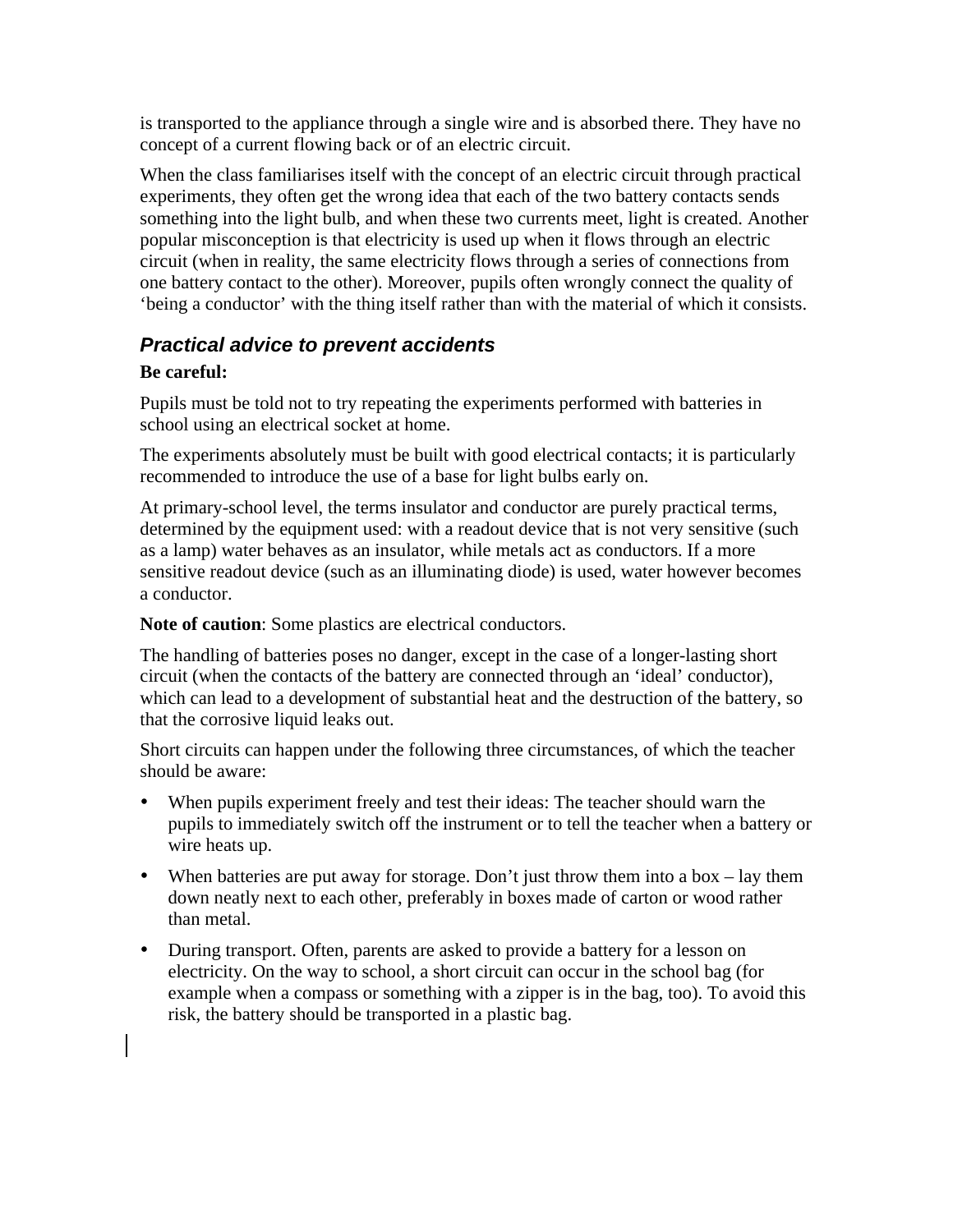### *Basic background knowledge*

- A battery can cause electricity (an electric current) to flow in a continuous chain consisting of the battery itself and any conducting items; through this chain, one contact of the battery is connected to the other (closed circuit). As soon as the chain is interrupted, the electricity (electric current) stops flowing, even in the battery itself. If, however, you place a finger in the power socket, the electric circuit is closed, and you put yourself in grave danger.
- In primary school, a light bulb connected in series can be used as a readout device for a flowing current. With this device, materials can be separated into conductors and insulators (non-conductors).

The theory behind the assembly of a series or parallel circuit is not dealt with in primary school, though you could let the children draw the route that the electricity takes. They will then notice that a series connection consists of a single loop, whereas a parallel circuit is made up of as many loops as there are parallel consumers.

- An electric battery has two contacts, each marked plus or minus.
- The passing of electricity through a human body is a potential source of danger and can be fatal.

#### *Further information*

- Risk-free peak voltage: In a moist environment, it is dangerous to expose the human body to a voltage of more than 24 V. Therefore, the line voltage of 230 V is potentially fatal: with your feet in water it is extremely risky to use an electrical appliance such as a hairdryer.
- Batteries supply direct current, which always flows from the plus to the minus terminal within the circuit (inside the battery it's just the other way round). The power plants supplying our line current and bike dynamos produce an alternating current. In primary school, these two types of current only have to be distinguished for practical reasons: which way round do you insert a battery into a device considering the different connections? Does the direction in which a battery-operated engine rotates depend on the direction of the current?
- In a parallel circuit of light bulbs, each bulb would glow as if it were connected individually – if a battery were an ideal voltage source, which, because of a small energy loss inside the battery, it isn't. If you therefore connect several light bulbs in parallel, each one will glow a little less than when connected individually. This is different in a grid, as the voltage source is almost ideal: the light bulb in the living room glows as if it were connected individually regardless of whether the light in the other rooms is turned on or off. Another reason a battery is not an ideal voltage source is that its performance (i.e. the voltage at its terminals when the circuit is open) decreases after a while, even if it is not discharged. This is due to a slow modification of the substances inside the battery.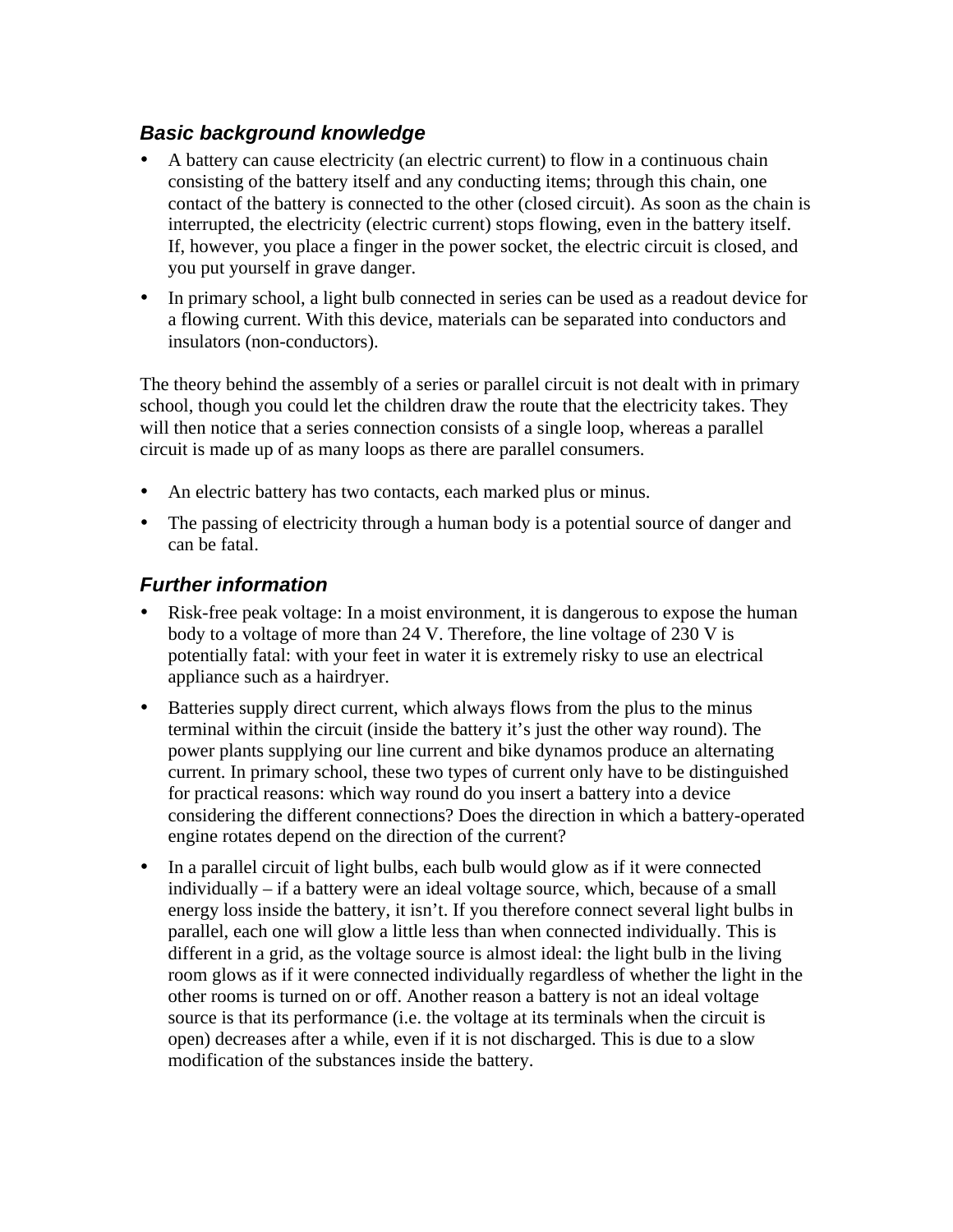• A battery consumes more energy when connected to two parallel circuits with one light bulb each (i.e. the lifespan becomes shorter) than if both bulbs are connected in series.

# **Is the human body a good electrical conductor?**

#### **by Béatrice Salviat, La main à la pâte, Paris**

Plenty of salt water surrounded by an insulating shell – that could be a physicist's description of the human body, for our cells are surrounded by fluids (lymph, plasma), rich in ions in solution (sodium, potassium). Our body is a mediocre electrical conductor comparable to an aqueous saline solution with the skin as its shell. If the skin is too dry, conductivity is very poor, but as soon as it gets moist, conductivity improves. The ions in solution in the moist skin can move more easily, they penetrate the skin or induce the movement of other electric charge carriers in the fluids; this movement of ions is called electricity. If you apply voltage to a body that is in contact with water, the body becomes sufficiently conductive, and the circulating electricity can be harmful. Therefore, you should avoid contact with electric appliances in wet surroundings such as in bathrooms and when your feet are in water.

# **Accidents involving electricity**

## **by Béatrice Salviat, La main à la pâte, Paris**

Each year, accidents involving electricity cause a number of fatalities. Many of them happen at home (due to badly insulated appliances, missing earthing, faulty tinkering with cables and appliances, or use of electrical appliances in the bathroom). Other accidents happen outdoors through contact with a ground or aerial line (such as falling onto a rail which leads a current, or entangling a fishing line in an aerial line) or through lightning strikes. Although the direct current (DC) that we are generally exposed to is harmless (from batteries, accumulators, telephone wires, low-voltage transformers for halogen lamps, for example), the alternating current (AC) from the power grid can be dangerous.

An electric current can enter the body in two ways:

- The victim touches both contacts (neutral conductor and external conductor) at the same time; a strong current flows which burns the organs between the two contact points (example: small children suckle on the coupler of an extension cord under voltage).
- More commonly, the victim accidentally touches the external conductor, while his or her naked and humid skin is in contact with the ground (earthing), thereby closing an electric circuit: the electric current flows through any parts of the body between the external conductor and the ground.

Alternating current flowing through the body can cause damage in two ways:

- Intensive muscle cramps which cause a cardiac arrest and inhibit respiratory movements.
- Electric burns.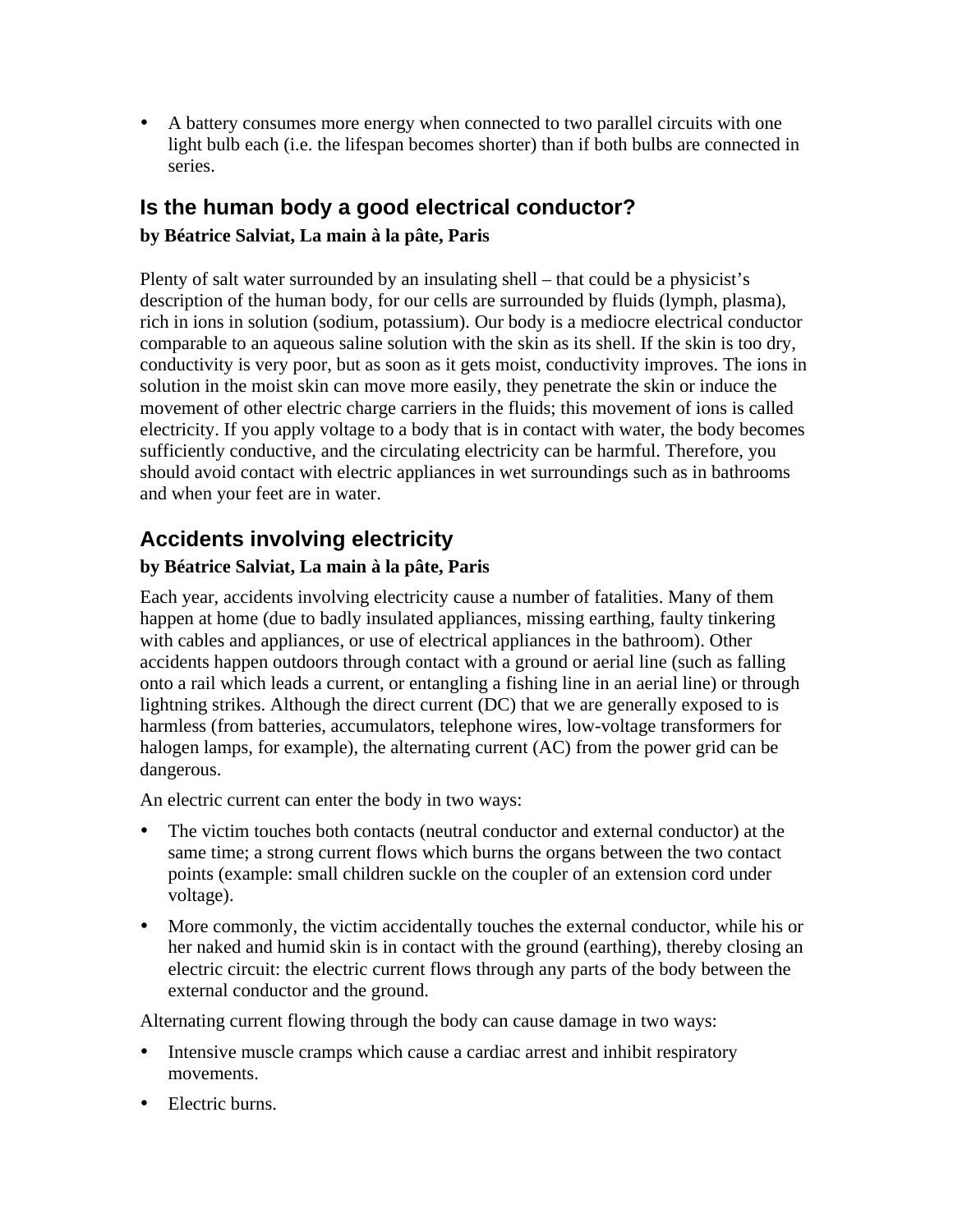The duration of the current running through the body influences the duration of the apnea, the risk for the heart and the development of heat, and therefore the extent of the burns.

Alternating current is dangerous at much lower amperage (about four times less) than direct current. The frequency currently used in Europe (50 Hz) is viewed as especially dangerous, since it causes very intensive muscle cramps. Above 1000 Hz, the thermal effect becomes more important.

At 9 milliampere (mA) and above, an electrical current can cause muscle contractions which lead to the victim either being 'glued' to the conductor (because his or her hands cramp up) or instead being repelled from it, which interrupts the electrical current but often leads to secondary injuries (fall from a ladder, etc.). For as long as this effect lasts, it can also block respiration.

Between 80 and 100 mA, the alternating current of 50 Hz (frequency of the European household current) flowing through the heart region can cause ventricular fibrillation, which is a chaotic contraction of the heart muscle fibres, with each fibre beating in its own rhythm. The heart pump then doesn't work any more (cardiac arrest) and the victim appears to be dead.

Above 2-3 A there is a danger of the neural centres no longer functioning properly; this state can also persist after the electric flow has stopped and manifest itself as immediate fainting or breathing problems (mostly apnea), among others.

The amount of heat set free through the thermal effect of electricity explains the occurrence of burns. The heat quantity Q, normally expressed in Joule (J), is proportional to the voltage U, the amperage I and the time t, during which the current was flowing (Q  $= U * I * t$ .

The electric burns also continue inside the body along the entire route that the current has taken, which generally follows the paths of lowest electrical resistance (blood vessels and nerves). In practice, the risk of burns is positively linked to the voltage. The path a current has taken inside the body plays an important role, since the amount of damage depends on which organs the current has passed through.

## **What to do in case of an accident involving electricity**

#### **by Béatrice Salviat, La main à la pâte, Paris**

If the victim is still in contact with the low-voltage conductor, the circuit needs to be opened (by switching off the current) before touching the victim – quickly switch off the main switch, or pull the plug, depending on the scenario. Otherwise the current flowing through the victim's body will also flow through the body of anyone trying to help.

In exceptional circumstances, an electric wire can be removed with the help of appropriate insulated items (such as a plastic ruler in the case of normal household voltage, or an insulating stick or stool in the case of medium voltage).

In the case of high and peak voltage, the responsible entities for operating the current (such as the power company or railway company, for example) must be informed.